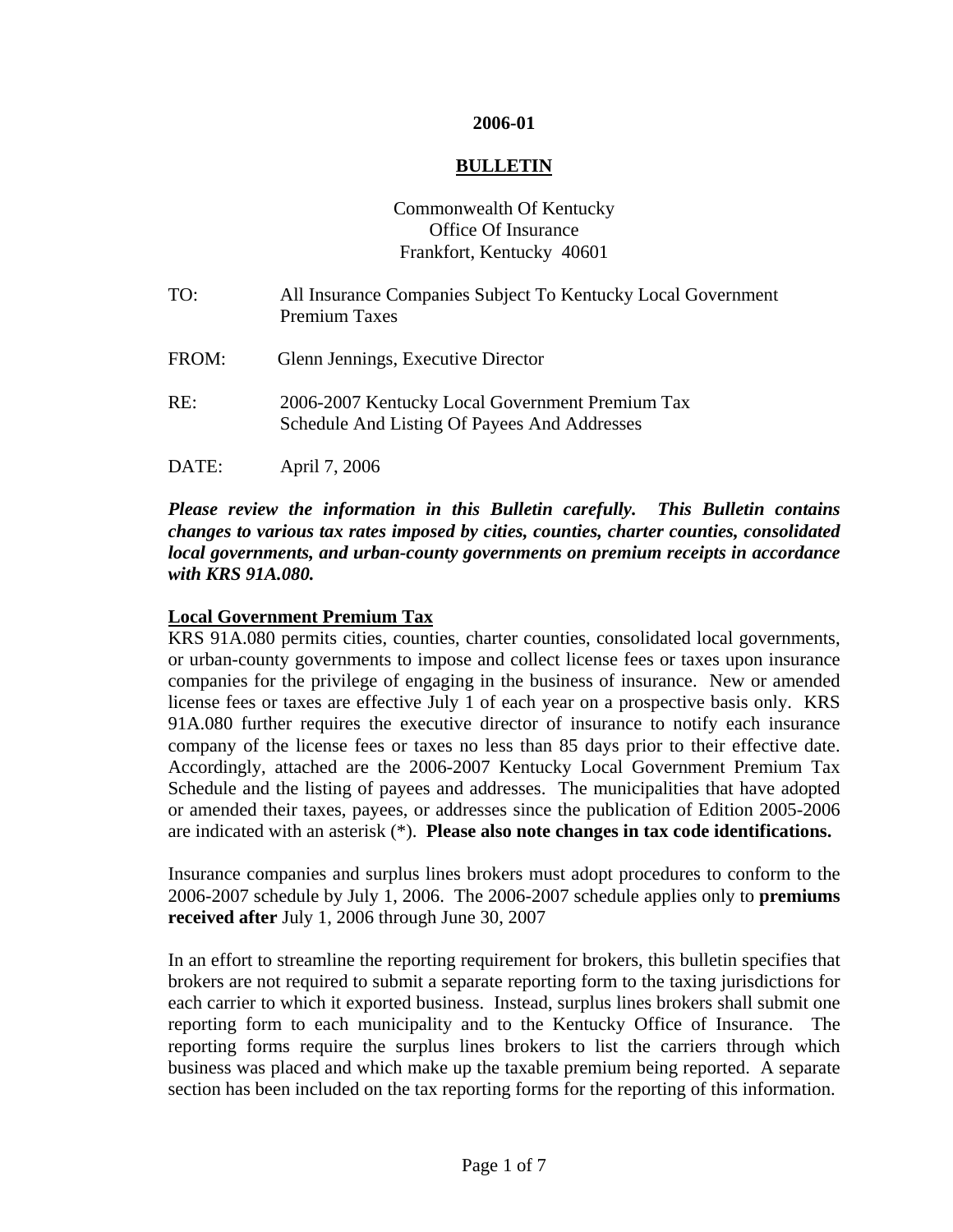# **Determination of Tax Liability**

Pursuant to KRS 91A.080, taxes are imposed on the risks located within the corporate limits of the city, county, charter county, consolidated local government, or urban-county government. Since many mailing addresses are not where the risk is located (they could be within more than one county, or on a county line) zip codes cannot be used to determine the tax liability. It is imperative the insurance company/broker identify the specific county and/or city in which the risk is located in order to properly assess the local government premium taxes.

The insurer/broker must use the tax rate effective on the first day of the policy term. When an insurer/broker collects a premium as a result of a change in the policy during the policy term, the tax rate used shall be the rate in effect on the effective date of the policy change. The percentage tax rates are to be charged per policy.

#### **Special Instructions Related to Surplus Lines Business**

Pursuant to KRS 304.10-180(1)(c), each surplus lines broker is required to pay the local government premium tax in accordance with KRS 91A.080.

Separate quarterly tax returns shall be submitted to the applicable local government by the surplus lines broker. Each return submitted to the local governments shall include a listing of the insurance companies that supplied the coverage for which the premiums and taxes are being reported. This information shall be listed in the designated section of Form LGT-141. **Please note that surplus lines brokers are not required to submit a separate Form LGT-141 to each municipality for each insurance company through which insurance business was exported.**

Annual reconciliations shall be filed with the Office of Insurance and the applicable local government by the surplus lines broker. Each return submitted to the local governments shall include a listing of the insurance companies that supplied the coverage for which the premiums and taxes are being reported. This information shall be listed in Section III of Form LGT-140. **Please note that surplus lines brokers are not required to submit a separate Form LGT-140 to each municipality for each insurance company through which insurance business was exported.**

# **Exemptions to Tax Liability**

No license fee or tax shall apply to premiums received on the following policies:

- Group health insurance provided for state employees;
- Individual health insurance including policies issued through Kentucky Access;
- Workers compensation insurance;
- Public service companies which pay ad valorem taxes;
- Annuities:
- Federal flood insurance:
- Municipal bonds, leases or other debt instruments issued by or on behalf of the municipality; or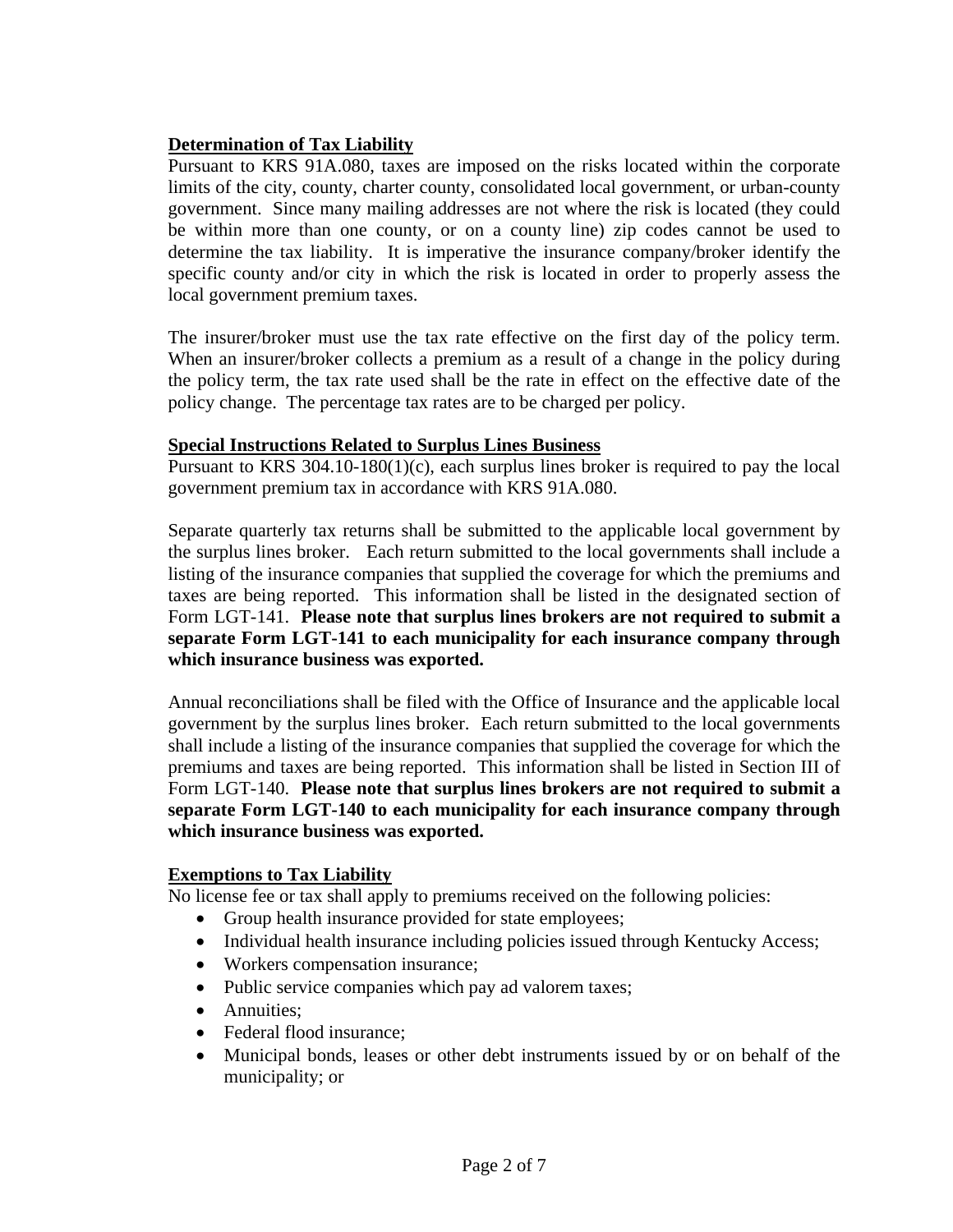• High deductible health plans as defined in 26 U.S.C. sec.  $223(c)(2)$ , commonly referred to as Health Savings Accounts.

No license fee or tax shall apply to policies issued by

- Entities issued a certificate of authority to do business in Kentucky only as a health maintenance organization pursuant to KRS 304.38-060;
- Entities issued a certificate of authority to do business in Kentucky as a captive insurer pursuant to KRS 304.49-010; or
- Domestic life insurance companies electing to be taxed under the provisions of KRS 136.320 – Capital and Surplus Tax.

Additional exemptions may apply pursuant to the ordinance enacted by the local government. Please refer to the tax code for each local government identified on the attached schedule for additional information.

#### **Indivisible Premium**

KRS 91A.080 requires a breakdown of all collections by category. Therefore, the appropriate premium must be allocated to the various lines before the applicable tax is calculated. For indivisible premiums, a weight of two-thirds of the premium must be given to the fire provision and one-third of the premium to the property and casualty provisions before determining the tax.

#### **Tax on Life Insurance**

The tax on life insurance shall be based on the first year's premiums and applied to the amount actually collected within the first year.

#### **Minimum Taxes**

If the calculated tax is less than the stated minimum tax, the insurer must pay the minimum amount. The minimum tax shall be paid quarterly, per company, and is not chargeable to the insured.

#### **Flat Fees**

Flat fees shall be paid quarterly, per company, and are not chargeable to the insured.

# **Collection Fees**

Pursuant to KRS 91A.080(4) and 806 KAR 2:090, a reasonable collection fee may be charged and retained by the insurance company or its agent. The collection fee shall not be more than 15% of the tax collected and remitted to the local government or 2% of the taxable premium, whichever is less. This fee is in addition to the tax payable.

#### **Adding Taxes to Policy Premium**

Each policy issued to an insured for the first time shall include notice that the premium includes a charge for local government premium taxes if local government premium taxes are included in the premium charge.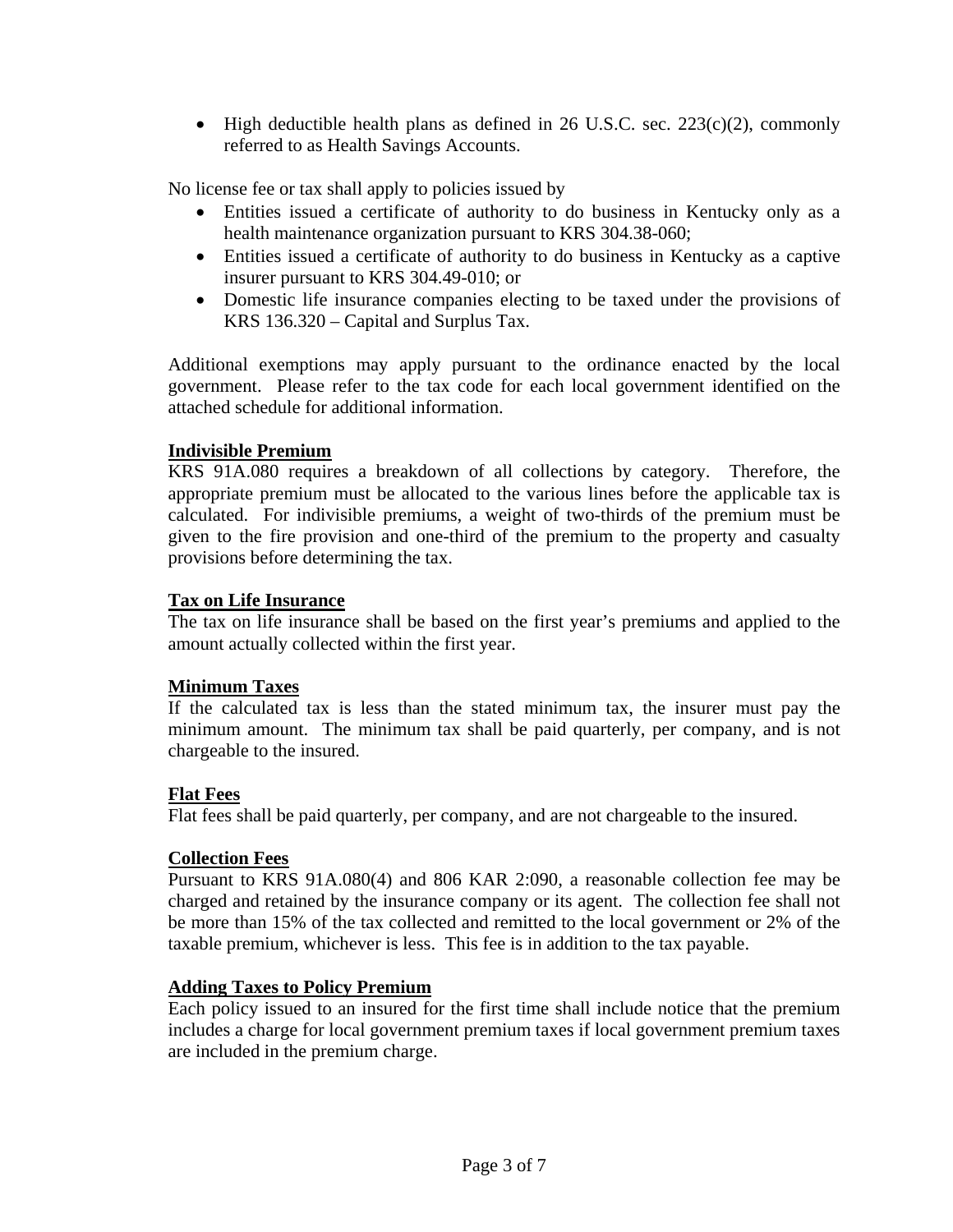Pursuant to 806 KAR 2:096, the premium for the following policies shall make a provision for license fee or tax:

- Property;
- Casualty;
- Surety;
- Marine:
- Title: or
- Mortgage guaranty insurance.

The premium life and health insurance policies may make a provision for the license fee or tax.

On policies naming a city or the state or one of its agencies as the insured, the license fee or tax may not be added to the policy premium.

# **Refund of Tax Overpayments**

Effective June 20, 2005, any insurance company, broker, or agent that overpays any license fee or tax to a city, county, charter county, consolidated local government, or urban-county government shall be refunded the amount overpaid. If it is determined that an insurance company, broker, or agent paid a license fee or tax to a city, county, charter county, consolidated local government, or urban-county government based upon premiums collected upon lives or risks which are discovered to be located outside the legal corporate limits of the city, county, charter county, consolidated local government, or urban-county government which was paid the license fee or tax, the insurance company, broker, or agent shall be refunded those license fees and taxes within ninety (90) days of notice to the governmental entity paid. In accordance with KRS 304.12- 190(3), any tax or collection fee collected from an insured by the insurance company, broker, or agent on a risk for which no such tax or fee was due shall be promptly refunded to the insured.

# **Unearned Premiums**

As to return of premiums to policyholders, KRS 91A.080 specifies that the tax on the unearned premium shall be returned to the policyholder at the same rate at which the tax was collected and shall be taken as a credit by the insurer on its next quarterly report to the local government. Returned premiums shall be reported on the annual reconciliation Form LGT-140. If the tax rate of the returned premium is different from the tax rate of the quarter in which it was returned, the returned premiums and the rate at which they were returned must be listed as a separate line item.

# **Credit for City Tax Against County Tax**

KRS 91A.080(12) requires insurance companies to credit city license fees or taxes against the county license fees or taxes imposed for the same license fees or taxes imposed by the county. This credit only applies if the county ordinance was enacted on or after July 13, 1990.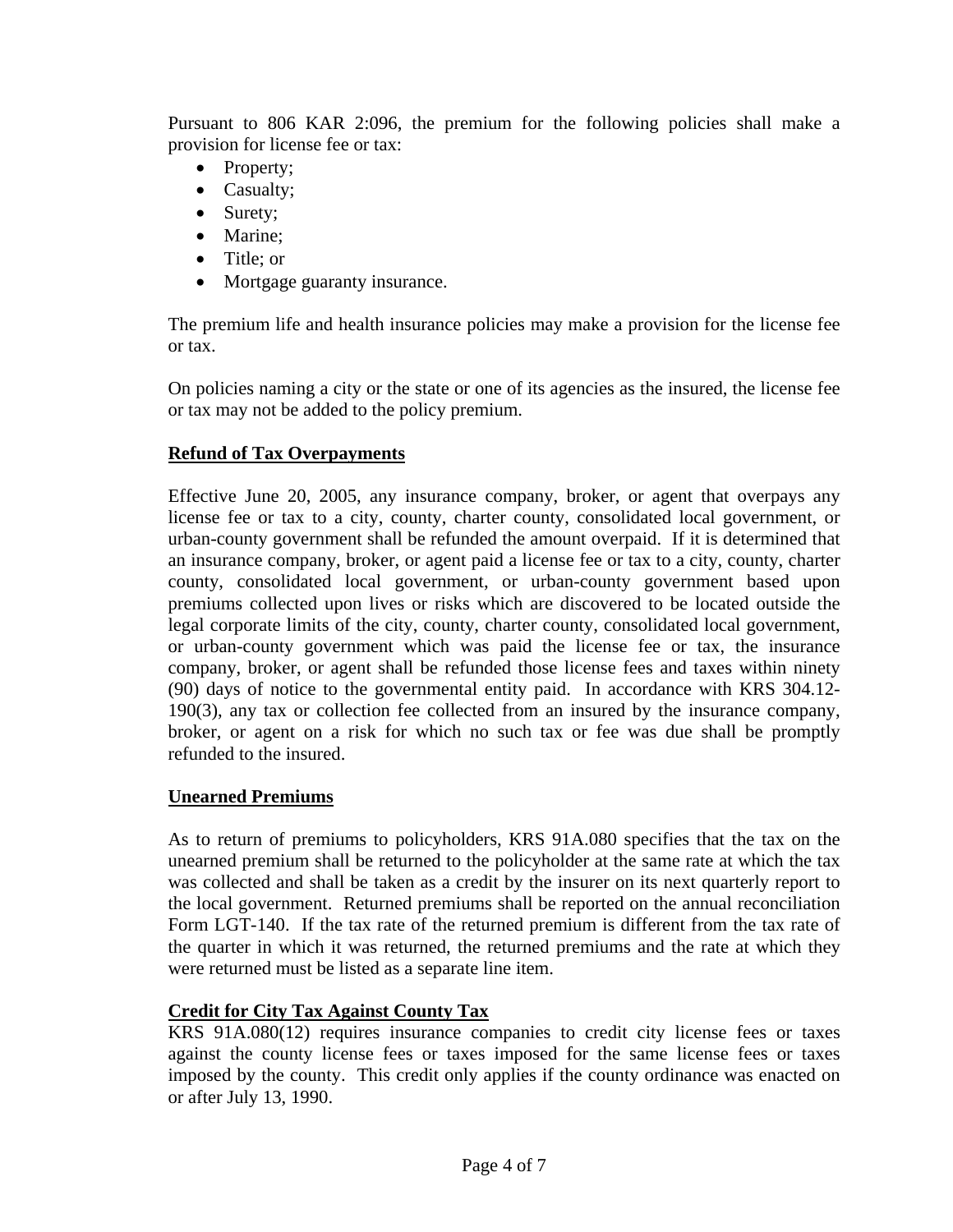For reporting purposes, a credit of the city license fees or taxes against the county license fees or taxes must be taken and an LGT-142 form attached to the quarterly filing (Form LGT-141) and the annual reconciliation (Form LGT-140) if all of the following are true:

- The risk is located within the city limits;
- The county in which the city is located also imposes a tax;
- The county issued its ordinance on or after July 13, 1990; and
- The county license fee or tax for the applicable category (life, health, casualty, etc.) is higher than the city license fee or tax.

If a credit is required, the insurance company must pay the license fee or tax due to the city and pay the balance due to the county.

For July 1, 2006 through June 30, 2007, this credit applies to the following local governments:

Breckinridge County

- Cloverport
- Hardinsburg
- Irvington

Bullitt County

- Hebron Estates
- Shepherdsville

Casey County

• Liberty

Hopkins County

- Dawson Springs
- Hanson
- Madisonville
- Nebo
- St. Charles

Hopkins County (cont'd)

• White Plains

Jefferson County

- Glenview Manor
- Kingsley
- Ten Broeck
- Watterson Park

#### Mason County

• Dover

# Meade County

• Ekron

# Pulaski County

• Science Hill

# Wayne County

• Monticello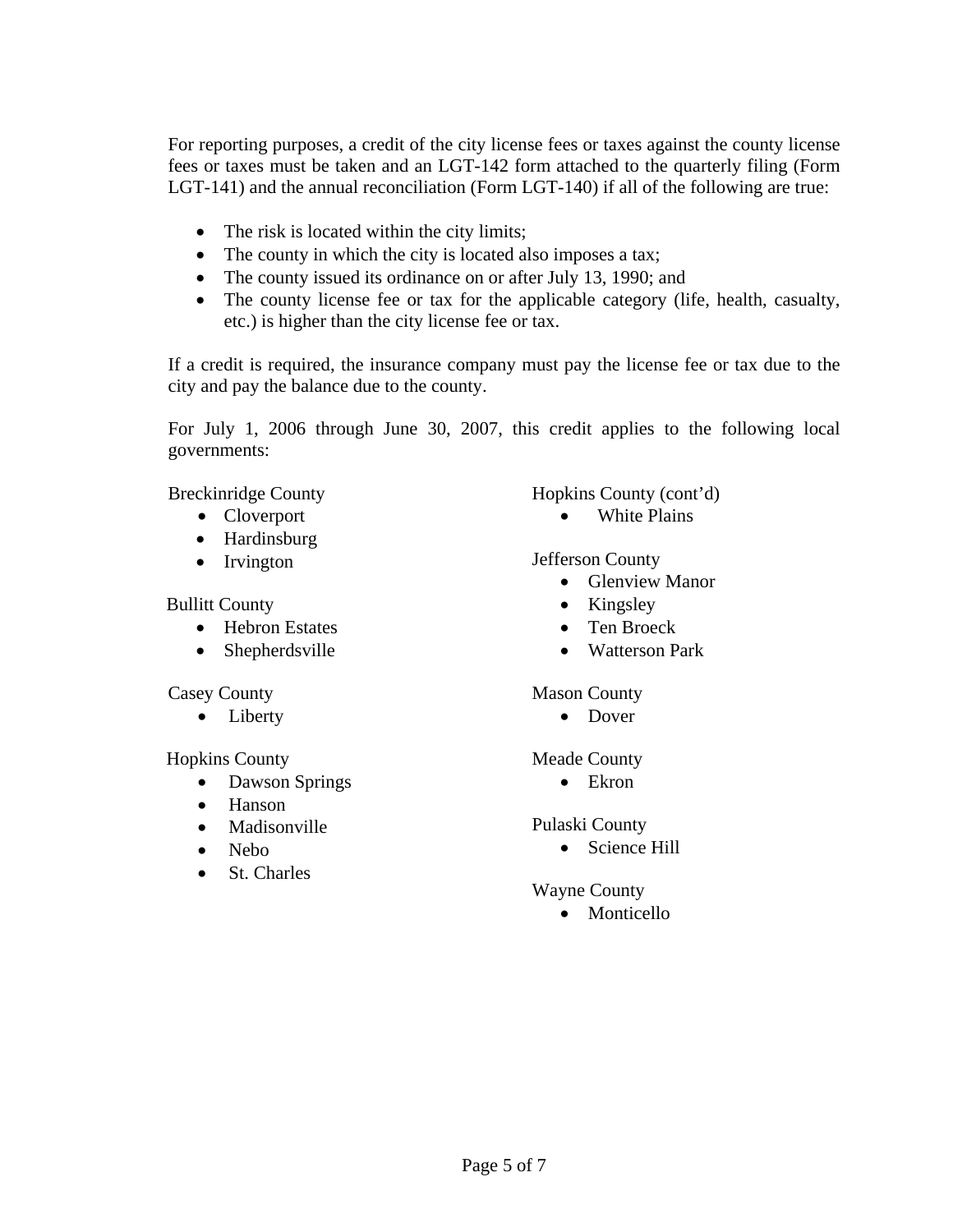# **Quarterly Payment of Taxes**

License fees or taxes are due to the applicable local government 30 days after the end of each calendar quarter. Each insurance company and surplus lines broker shall file separately, using form LGT-141 or a substantially similar form. These forms do not need to be filed with the Office of Insurance. However, pursuant to 806 KAR 2:070, these forms must be retained for a minimum period of five (5) years. For more specific information regarding the filing of the quarterly tax return, please refer to the instructions for filing form LGT-141.

# **Quarterly filings submitted in a format other than on Form LGT-141 or a substantially similar form will not be accepted as a complete filing by the Office of Insurance and will be returned to the filer.**

# **Penalties**

Pursuant to KRS 91A.080(9), any license fee or tax not paid on or before the due date shall bear interest from the date due until paid. The Department of Revenue has set the interest rate for 2006 at seven percent (7%). Any interest due is payable to the applicable local government. Additionally, pursuant to KRS 91A.080(7), willful failure to properly collect and remit the fee or tax constitutes grounds for revocation of the insurance company's certificate of authority.

**In addition, effective June 20, 2005, if the Office of Insurance finds that an insurance company has willfully engaged in a pattern of business conduct that fails to properly collect and remit the fee or tax imposed by a city, county, charter county, consolidated local government, or urban-county government, the Office of Insurance may assess the responsible insurance company an appropriate penalty fee no greater than ten percent (10%) of the additional license fees or taxes determined to be owed to the city, county, charter county, consolidated local government, or urban-county government.** 

# **Annual Reconciliation**

Each insurance company and surplus lines broker shall file an annual reconciliation on or before March  $31<sup>st</sup>$  of each year to the applicable local government. In addition, a copy of the annual reconciliation and a filing fee of \$5.00 per insurance company or surplus lines broker, payable to the Kentucky State Treasurer, must be submitted to the Office of Insurance, Local Government Premium Tax Unit, P.O. Box 517, Frankfort, Kentucky 40602. The insurer and surplus lines broker shall use Form LGT-140 or a substantially similar form.

If an insurance company or surplus lines broker has not collected premiums for which a local government premium tax applies, the insurance company/broker shall file an annual reconciliation with the Office of Insurance. The annual reconciliation shall state the reason that no Kentucky local government premium taxes were due.